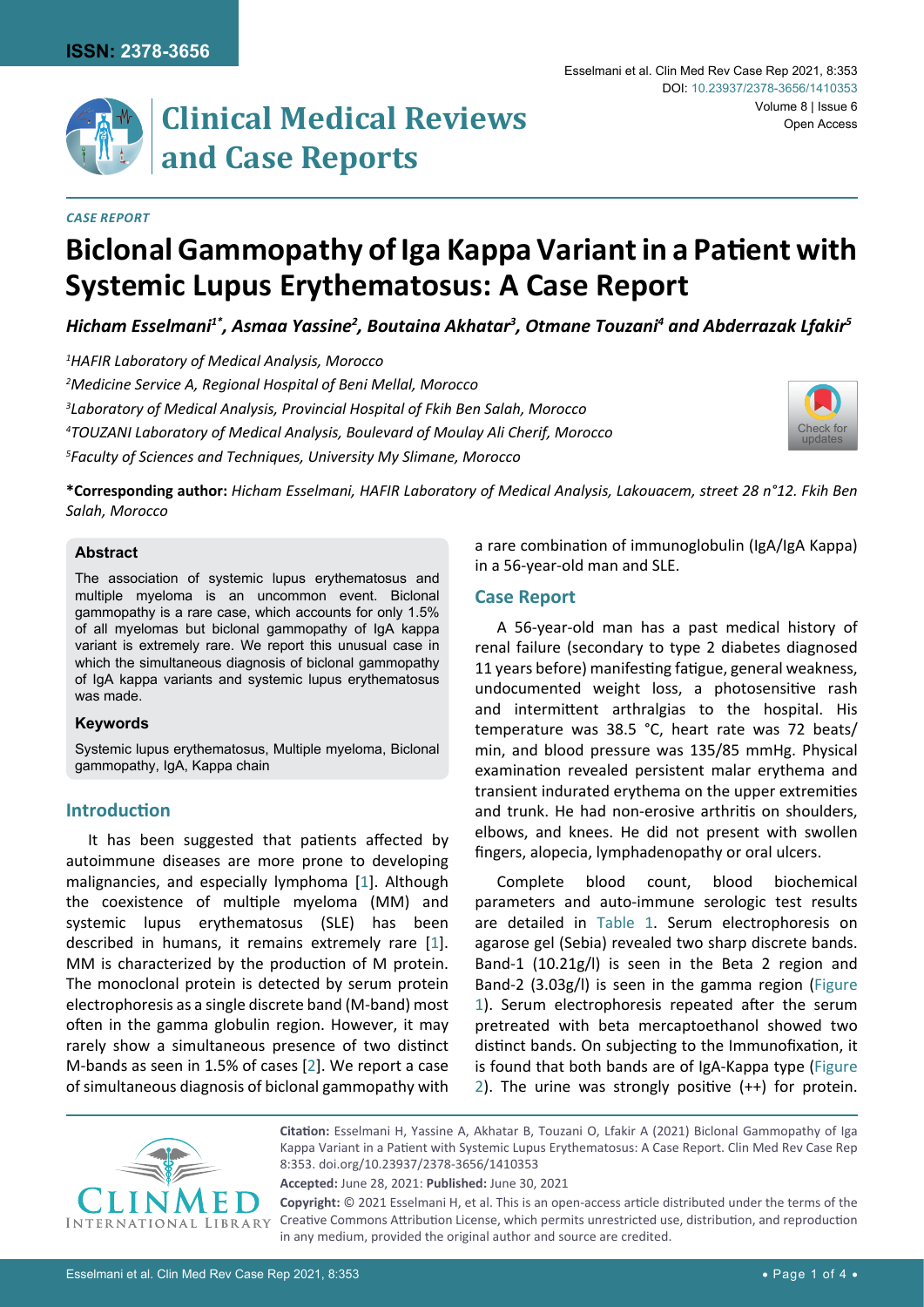<span id="page-1-0"></span>

| <b>Table 1: Laboratory findings.</b>        |                  |                         |
|---------------------------------------------|------------------|-------------------------|
| <b>Variable</b>                             | <b>Results</b>   | <b>Reference values</b> |
| Red-cell count (*10^6/µL)                   | 4.37             | $4.1 - 6$               |
| Hemoglobin (g/L)                            | 130              | 130-170                 |
| Hematocrit (%)                              | 0.88             | $0.8 - 0.95$            |
| White-cell count (*10^9/L)                  | 6.6              | $4.0 - 10$              |
| Platelet count (*10^9/L)                    | 126              | 150-450                 |
| Erythrocyte sedimentation rate (ESR) (mm/h) | 93               | < 10                    |
| Urea nitrogen (mmol/L)                      | 14               | $3.6 - 9.5$             |
| Creatinine (µmol/L)                         | 318              | 60-130                  |
| Proteinuria (g per 24 h)                    | 0.83             | < 0.15                  |
| ANA                                         | Positive (1:640) | Negative                |
| Anti-dsDNA (AU/ml)                          | 183              | < 25                    |
| Anti-Sm (U/ml)                              | 1.19             | < 25                    |
| Anti-SSA (U/ml)                             | 5.34             | < 25                    |
| Anti-SSB (U/ml)                             | 2.9              | < 25                    |
| Anti-Phospholipid (U/ml)                    | 1.43             | < 10                    |

<span id="page-1-1"></span>

**Figure 1:** Serum protein electrophoresis shows Band-1 in beta2 region and Band-2 in gamma region.

Pic etroit2 4,1 3,03

A/G 1,06 1,06 Protein total: 74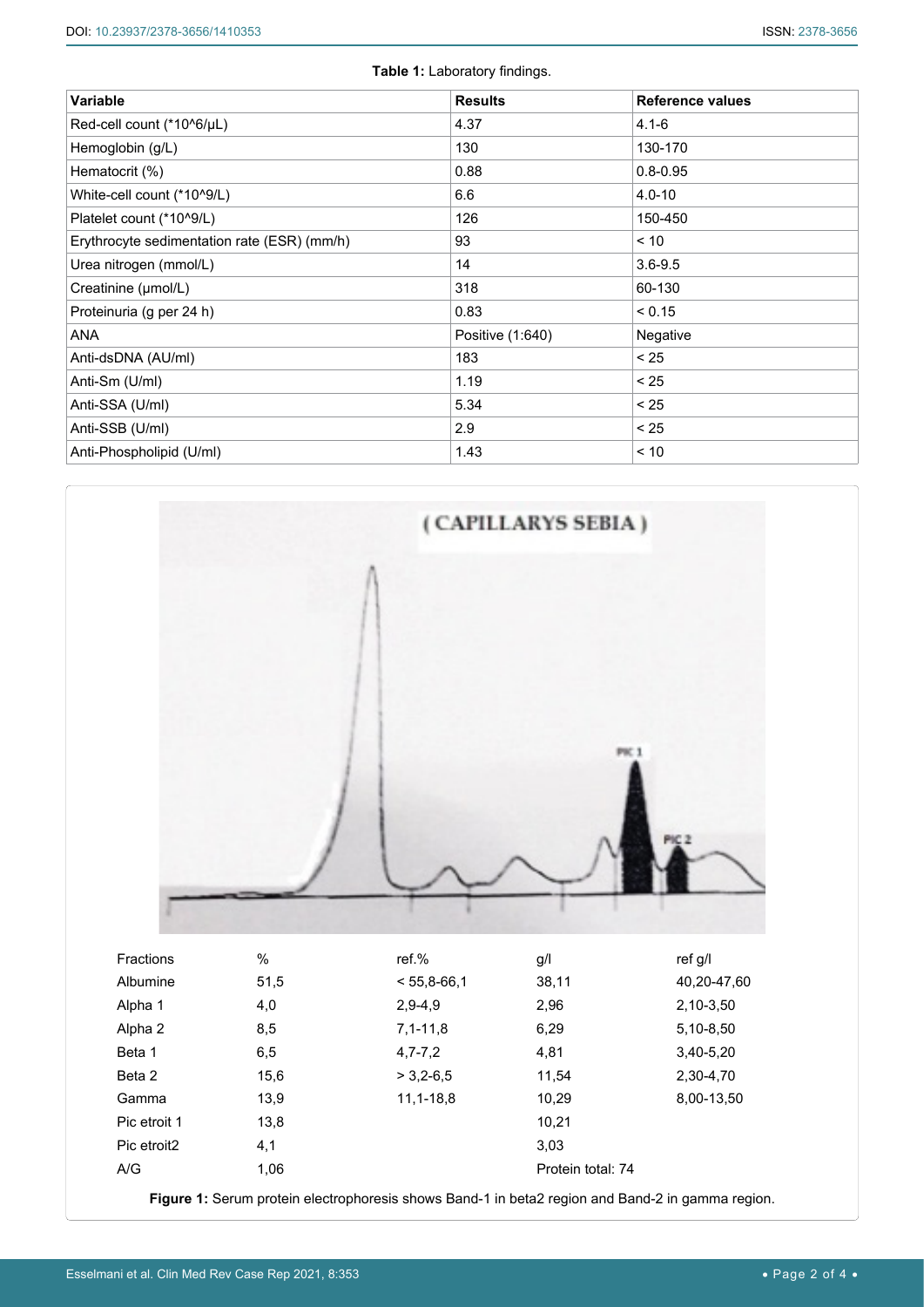<span id="page-2-0"></span>

Immunofixation performed on the urine demonstrated a kappa light chain not associated with IgA, IgG, or IgM heavy chains. Renal biopsy is not practiced. Red blood cells morphology showed anisocytosis and no rouloux formation. The bone marrow biopsy demonstrated normocellular marrow with a diffuse interstitial infiltrate of plasma cells comprising more than 30% of the marrow elements.

Autoimmune serologic test results showed positive tests for antinuclear antibodies (ANA) (title 1:640, homogenous pattern) and antibodies to double stranded DNA (dsDNA) (183AU/ml). Anti-Phospholipid (Antibeta-2-Glycoprotein, Anticardiolipin, Antiphosphatidic acid, Antiphosphatidyl inositol and Antiphosphatidyl serine) antibodies were negative [\(Table 1\)](#page-1-0).

SLE was diagnosed according to criteria for SLE set by the American College of Rheumatology (ACR). Based on the above, the simultaneous diagnosis of biclonal gammopathy of IgA kappa variants and systemic lupus erythematosus was made.

## **Discussion**

Although monoclonal gammopathy is often detected in SLE patients the coexistence of MM has rarely been reported. The prevalence of monoclonal gammopathy of undetermined significance (MGUS) in SLE patients varies from 2.2% to 3.3% and the outcome of these patients seems not to differ from the other SLE patients [[3](#page-2-3)].

MM possibly diagnosed roughly a decade after the diagnosis of SLE is made, but it may be diagnosed simultaneously as in our case or even the MM precedes the diagnosis of SLE. A careful literature review confirms that the association of these two diseases has been reported only in a few cases. Pehamberger, Sendagorta, Vaiopoulos and Humayun diagnosed SLE and MM simultaneously [[3](#page-2-3)[-6\]](#page-2-4). To our knowledge, this is the first ever-reported case with biclonal gammopathy of IgA kappa variant and simultaneous SLE.

The pathogenesis of the association between these two disorders is mainly speculative. The genetic factors have been claimed to play a role in the pathogenesis, while some other researchers think that it is the prolonged use of immunosuppressant drugs in previously diagnosed SLE patients which causes MM to

Biclonal gammopathies are a vanishingly rare group characterized by the production of two distinct monoclonal proteins. This rare finding can result, for example from either a proliferation of two clones of plasma cells with each producing an unrelated monoclonal spike or from the production of two monoclonal spikes by a single clone of plasma cells. Approximately 1.5% of MM cases present with biclonal paraproteinemia [[2](#page-2-2)].

IgA found selectively in the seromucous secretion, tears, saliva and GI secretions. IgA has two subclasses which are differentiated immunochemically as IgA1 and IgA2. Normally the serum contains approximately 90% of IgA1 molecules [[7](#page-3-0)].

Donald R. Hoffman, Muhammad Younas, Kumar ML and Yadav were reported a case of biclonal gammopathy of IgA-kappa variant [[7](#page-3-0)-[10](#page-3-1)].

## **Conclusion**

Our case report highlights an extremely rare clinical presentation of biclonal gammpathy of IgA kappa variant and SLE. The association of SLE and MM has rarely been studied so more research needs to be done in this regard so that the definite pathogenetic mechanisms involved can be established and the effective treatment guidelines could be devised.

## **Conflict of Interest**

None of the authors has any conflict of interest to disclosure.

## **Authors Contributions**

All the authors have read and agreed to the final manuscript.

#### **References**

- <span id="page-2-1"></span>1. [Bila J, Suvajdzic N, Elezovic I, Colovic M, Boskovic D \(2007\)](https://pubmed.ncbi.nlm.nih.gov/17917096/)  [Systemic lupus erythematosus and IgA multiple myeloma:](https://pubmed.ncbi.nlm.nih.gov/17917096/)  [A rare association? Med Oncol 24: 445-448.](https://pubmed.ncbi.nlm.nih.gov/17917096/)
- <span id="page-2-2"></span>2. [Srinivasan VK, Bhagat P, Bansal F, Chhabra S \(2016\)](https://pubmed.ncbi.nlm.nih.gov/27408387/)  [Occurrence of double monoclonal bands on protein](https://pubmed.ncbi.nlm.nih.gov/27408387/)  [electrophoresis: An unusual finding. Indian J Hematol](https://pubmed.ncbi.nlm.nih.gov/27408387/)  [Blood Transfus 32: 184-188.](https://pubmed.ncbi.nlm.nih.gov/27408387/)
- <span id="page-2-3"></span>3. Mohammad H, Iqbal H, Abidullah K, Qasim (2014) SLE and multiple myeloma, a rare and unusual association. J Med Sci 2: 89-91.
- 4. [Pehamberger H, Diem E, Konrad K \(1978\) Systemic lupus](https://pubmed.ncbi.nlm.nih.gov/83077/)  [erythematosus with multiple myeloma. Acta Derm Venereol](https://pubmed.ncbi.nlm.nih.gov/83077/)  [58: 527-530.](https://pubmed.ncbi.nlm.nih.gov/83077/)
- 5. [Sendagortata E, Matarredona J, Brieva JA, Rodriguez ML,](https://pubmed.ncbi.nlm.nih.gov/3805381/)  [Ledo A \(1987\) Systemic lupus erythematosus in association](https://pubmed.ncbi.nlm.nih.gov/3805381/)  [with smoldering multiple myeloma. J Am Acad Dermatol 16:](https://pubmed.ncbi.nlm.nih.gov/3805381/)  [135-136.](https://pubmed.ncbi.nlm.nih.gov/3805381/)
- <span id="page-2-4"></span>6. [Vaiopoulos G, Konstantopoulos K, Mantzourani M,](https://pubmed.ncbi.nlm.nih.gov/12802935/)  [Kaklamanis P \(2003\) Multiple myeloma associated with](https://pubmed.ncbi.nlm.nih.gov/12802935/)  [systemic lupus erythematosus. Leuk Lymphoma 44: 893-](https://pubmed.ncbi.nlm.nih.gov/12802935/) [894.](https://pubmed.ncbi.nlm.nih.gov/12802935/)